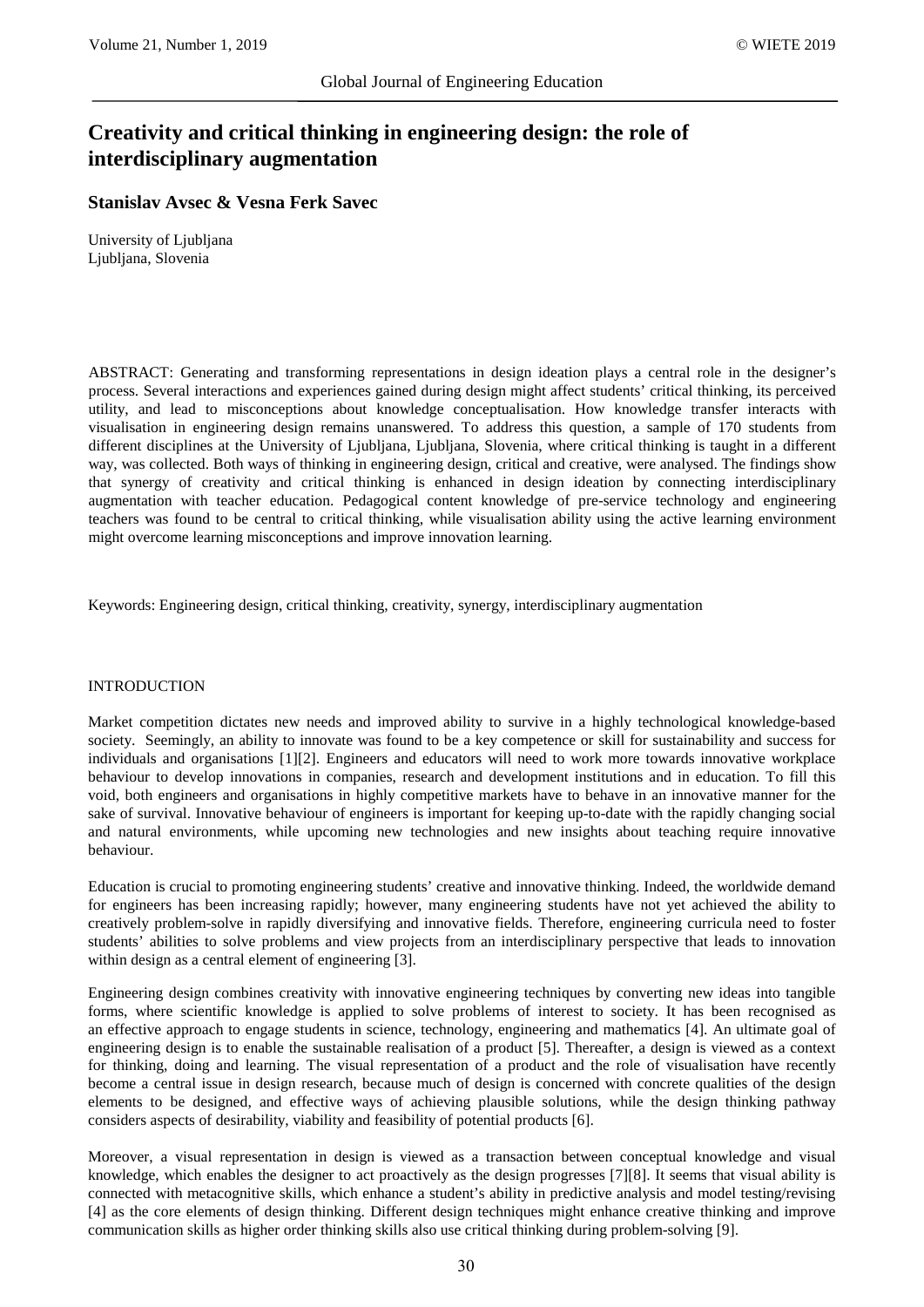Critical thinking and higher order thinking skills are often associated with creativity and/or creative thinking [5]. Critical thinking ability requires the possession of a sufficient knowledge base within a specific subject area to be demonstrated [10], and is one of several generic attributes that are conceptualised and taught in different ways [11]. Subject matter knowledge of students within different disciplines might not be enough to develop critical thinking skills, but these skills are needed for conceptualisation inside a specific subject area. Task variation and mental model divergence may influence the transfer of team learning, especially in design [12]. A catalyst of this knowledge transfer seems to be pedagogical content knowledge (PCK) [6][7][11]. It was also argued by Rohaan et al that a sufficient level of PCK might improve higher order thinking outcomes in engineering and technology education, where PCK is a transformation of different knowledge domains into a new and unique domain [13]. Pedagogical content knowledge is conceptualised as [2][13]:

- knowledge of students' concept of engineering and technology, and knowledge of their pre- and misconceptions related to engineering and technology;
- knowledge of the nature and purpose of engineering and technology education;
- knowledge of pedagogical approaches and teaching strategies for engineering and technology education.

In this article, the effects of these interactions are contemplated by solving engineering design problems within the technical disciplines, where designs of sound generation, communication facilitation and transportation solutions are presented to the students from different majors. These students have non-symmetrically developed design ability, visualisation and representations ability from a different PCK (Figure 1).



Figure 1: Conceptual framework of the study.

The authors aimed to explore how creative problem-solving of students from different disciplines does make synergy with their critical thinking ability and how the discipline's specifics do create an augmentation needed for design innovation. It was intended to use cases where rigid engineering rational decisions based on constraints are necessary conditions, despite the fact these cases where many shades of decision-making inevitably are unclear.

## CREATIVITY AND CRITICAL THINKING FOR DESIGN INNOVATION

Creativity and design leading to innovation also has been recently promoted as the key to global economic competitiveness [2]. Creativity is the ability to produce ideas, processes or products that are novel; original, unexpected, imaginative and useful; as well as appropriate or adaptive regarding task constraints [14]. Creativity plays a significant role in problem-solving activities in comparing, evaluating and assessing, choosing, combining, and using knowledge and skills in relation to usability, to reach a practical solution [2]. Amabile offers a definition of creativity that is relevant for engineering and technology education:

*A product or a response will be judged as creative to the extent that (a) it is both a novel and appropriate, useful, correct or valuable response to the task at hand, and (b) the task is heuristic rather than algorithmic* [15].

Esjeholm reported four criteria for identifying creativity in the domain of design that may be seen as a further specification of Amabile's definition [16]:

- Conceptual creativity the concept or idea: has the designer proposed a concept that is original, novel, feasible, useful, will function, and so on?
- Aesthetic creativity: has the designer made proposals about those features of the product that will appeal to the senses, for example sight, hearing, touch, taste and smell?
- Technical creativity: has the designer made proposals about the way the product will work and the nature of the components and materials required to achieve this?
- Constructional creativity: has the designer made proposals about the way the product will be constructed and the tools and the processes needed to achieve this?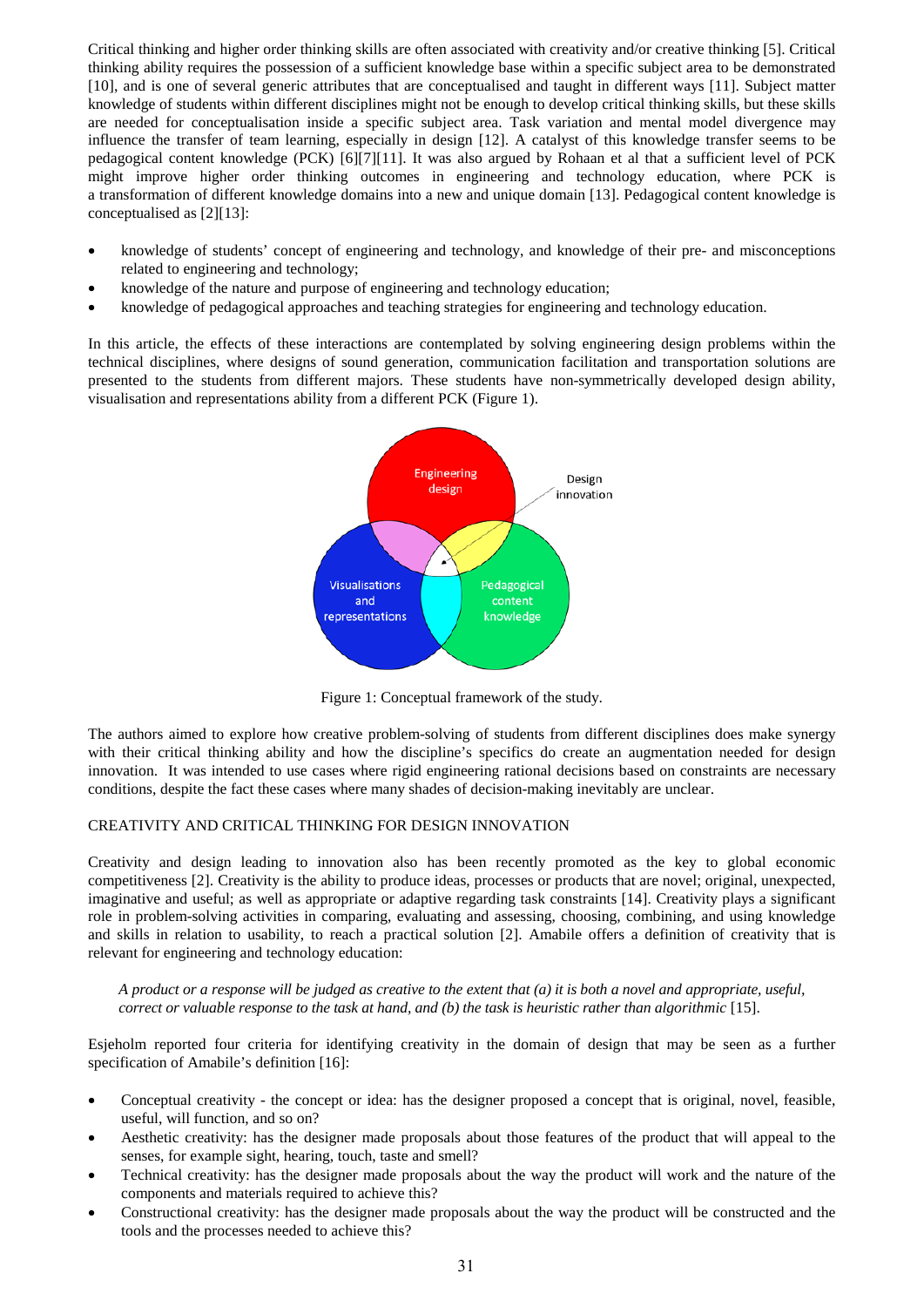Creativity traditionally is regarded an intrinsic trait of humans. Also Atkinson [17] argues in favour of creativity as a skill that can be taught through working with problem-solving strategies and that engineering design has an unleashed potential of stimulating students' higher order thinking where critical thinking has a central role in learning [10]. Moreover, developing critical thinking skills also can enhance the ability to draw sound conclusions and make informed decisions [10], especially useful in engineering design [5].

Design entails not only creative ability, but analytical and practical skills as well. Design education requires a metacognitive approach to develop creative processes that can be made tangible for designers to reflect on prior experiences and knowledge, thus giving the designer an ability to solve any particular design challenge [5][9][18].

Halpern provides a definition of critical thinking as:

*Critical thinking is the use of those cognitive skills or strategies that increase the probability of a desirable outcome. It is used to describe thinking that is purposeful, reasoned, and goal directed - the kind of thinking involved in solving problems, formulating inferences, calculating likelihoods, and making decisions, when the thinker is using skills that are thoughtful and effective for the particular context and type of thinking task* [11].

Critical thinking is more than merely thinking about one's own thinking or making judgments and solving problems; it is effortful and consciously controlled. Critical thinking uses evidence and reasons, and strives to overcome individual biases. In this process of evaluation, one's attitude, knowledge and thinking skills are involved [11]. Decisions as to which outcomes should be desirable are embedded in a system of values and may differ from person to person [4][11]. Higher cognitive accomplishments require that an individual uses many kinds of external representations as sources of knowledge, organisers of activity, and in general extensions of one's cognition.

Through visualisation, advantages of the powerful human visual system can be used to facilitate problem-solving of design issues, where visual representations play varied roles as thinking drawings (presenting a conceptual or visual idea), prescriptive (modifications of the basic ideas) and talking drawings (the ideas are constantly drawn in discussion with others). In this process of mentally constructing, shaping and understanding information [19], an ability to externally communicate information may be developed as a pathway for design [9][19] and innovation learning [2], where one negotiates between drawing and making to formulate, verify and modify representations of thought [9][20].

In the design process, there is an intimate relation between production of drawings and prototype or model-making. A contemporary information communication technology provides powerful tools for 3D modelling, where a model or prototype creation and optimisation are made first, afterwards final drawings for technical manufacturing are produced. Further, algorithmic and parametric design allows the designer to modify and correct a structure at any stage of creation [21], while use of direct manipulation environments may scaffold learning and creativity to overcome misconceptions in learning [22]. Visual literacy is a critical skill for thinking, understanding, exploring and communicating physical concepts, as argued by Anderson and Lilly [19].

## METHODOLOGY

#### Sample

The sample comprised 170 undergraduate students from different higher education disciplines from the University of Ljubljana, Slovenia. They were pre-service technology and engineering teachers  $(N = 61)$ , students of chemistry  $(N = 49)$  and engineering students from different majors  $(N = 60)$ . They were aged between 20 and 23 years, and there were 128 females (75.3%) and 42 males (24.7%).

## Research Instruments

To assess creativity specific to engineering design, a modified test for creative design assessment (CEDA) was used [23]. The instrument consisted of three design problems with five parts each to assess an individual's ability to formulate and express design ideas through sketching, providing descriptions and identifying materials, as well as identifying problems that the design solves and its potential users. Participants were to generate up to two designs per problem. Total time for this assessment was 30 minutes for three problems or about 10 minutes per problem. Dimensions of assessment included both problem-solving and problem identification.

Problem-solving is the ability to derive a solution to a problem or situation. Problem identification is a skill, often found in art, yet also necessary in science and engineering. Problem identification is the ability to identify a problem or be able to foresee potential problems that may occur, but have not yet occurred. Constraint satisfaction was also assessed, where students used shapes and materials within the parameters of the design. Moreover, both convergent thinking, where students provide one solution to the given problem, and divergent thinking, where students provide two- to-four different solutions to each problem, were also measured by this instrument. Problem identification, problem-solving, constraint satisfaction, divergent and convergent thinking are all relevant to an engineer's creativity [23].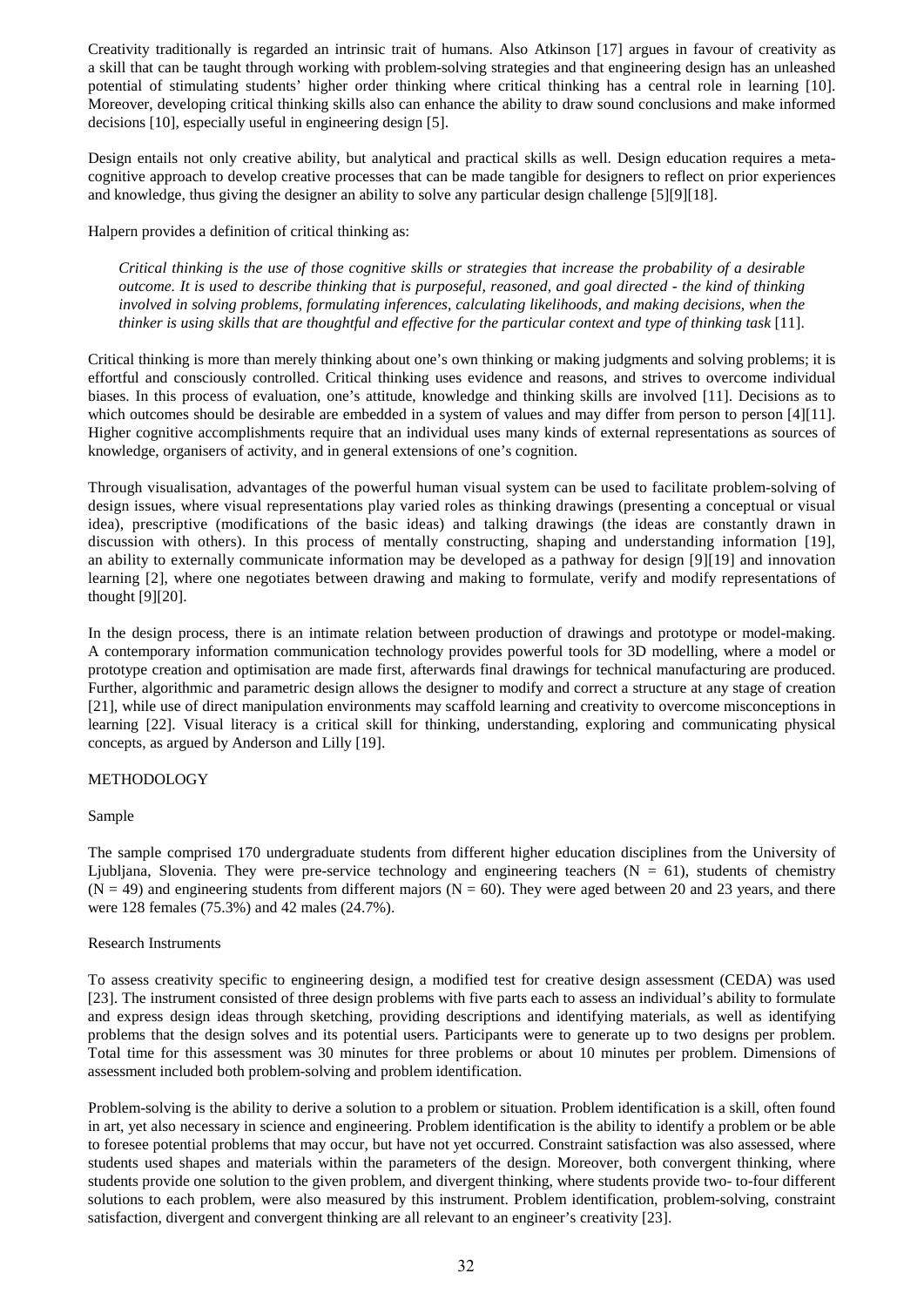Participants were ranked from 0 to 10 for each design problem based upon:

- Fluency: number of ideas,
- Flexibility: differing categories of ideas,
- Originality: new ideas.

Participants were also ranked from 0 to 4 for each design problem based upon *usefulness,* which is defined as the practicality of a design based on reliability, number of purposes and number of applications both present and new.

The Cronbach's alpha, based on the sample of this study, indicated that the instrument is highly reliable, at 0.91.

The critical thinking 27-item questionnaire was used to assess students' [10]:

- *Confidence in critical thinking:* 17 items related to self-efficacy and confidence, as well as self-reported critical thinking behaviour;
- *Valuing critical thinking:* six items related to the perceived utility of critical thinking for good performance in higher education;
- *Misconceptions:* four items related to misconceptions about higher education, critical thinking and conceptual knowledge.

For assessment, a 10-point Likert scale was used, from 10: strongly agree, to 1 strongly disagree.

Internal consistency was analysed using Cronbach's alpha. The items in *Confidence in critical thinking* and *Valuing critical thinking* demonstrated high reliability (Cronbach's  $\alpha = 0.90$  and 0.86, respectively). The sub-scale of *Misconceptions* items demonstrated moderate reliability (Cronbach's  $\alpha = 0.74$ ).

## Procedure and Data Analysis

A paper and pencil method was adopted by instructors to distribute the questionnaire and the test. Students participated in the study during real-world classroom sessions throughout a study day, and they were briefed about the study and ethical considerations, before completing the questionnaire and validation tasks in classrooms. Administration of the CEDA test and the critical thinking questionnaire were performed in October and November 2018. Participants first completed the critical thinking questionnaire, and they then completed the CEDA test. There were no time limits imposed on participants at the critical thinking questionnaire, while the CEDA test was limited to 30 minutes. A high response rate was obtained, because of the direct presence of teachers or instructors and testing administration.

Data analysis was conducted using SPSS software. Descriptive analyses were conducted to present the student's basic information and the mean score of dependent variables. An ANOVA and multiple regression analysis were conducted to find and confirm significant relationships between groups with an effect size calculated using eta squared  $(\eta^2)$ .

## RESULTS AND DISCUSSION

One-hundred and seventy higher education students from three different disciplines were involved in this study. There were more female students than males, while students' distribution across the disciplines was balanced. Test of equality of variances revealed no significant differences across groups in analysis.

A comparison regarding the sex of students revealed that female students scored higher than males in *Confidence in critical thinking, Valuing critical thinking and in <i>Misconceptions (Mean<sub>f</sub>* = 7.31,  $M_m$  = 7.01,  $M_f$  = 7.48,  $M_m$  = 6.33;  $M_f = 6.41$ ,  $M_m = 6.36$ , respectively). A significant difference appeared only at a sub-scale of *Valuing critical thinking* with a medium effect size of  $\eta^2 = 0.09$ . This sub-scale is of special importance, because it might predict the students' grade point average in addition to that predicted by the aptitude-based measures which was argued by Stupple et al [10].

The critical thinking questionnaire measured students' beliefs and attitudes about critical thinking on three sub-scales and revealed that student experiences differed between study disciplines (see Figure 2). Test of between subjects' effects revealed significant differences (*p* < 0.05) in all three sub-scales. In the *Confidence in critical thinking* sub-scale, significant differences were found for engineering students, with a moderate effect size  $\eta^2 = 0.11$ .

The *Valuing critical thinking* is most developed in pre-service technology and engineering teachers against other counterparts, with strong effect size  $\eta^2 = 0.15$  (against engineering students) and medium effect size  $\eta^2 = 0.06$  (against chemistry students). On a sub-scale of *Misconceptions*, a significant difference appears only between chemistry students and engineering students, with a small-to-medium effect size  $\eta^2 = 0.05$ . It points to engineering design thinking being thought of as a form of solution-based experimental thinking [20].

Students from different disciplines have different knowledge, skills and attitudes towards technology and engineering, which brings a new quality to design ideation. Creativity in students has been developed in a different way, where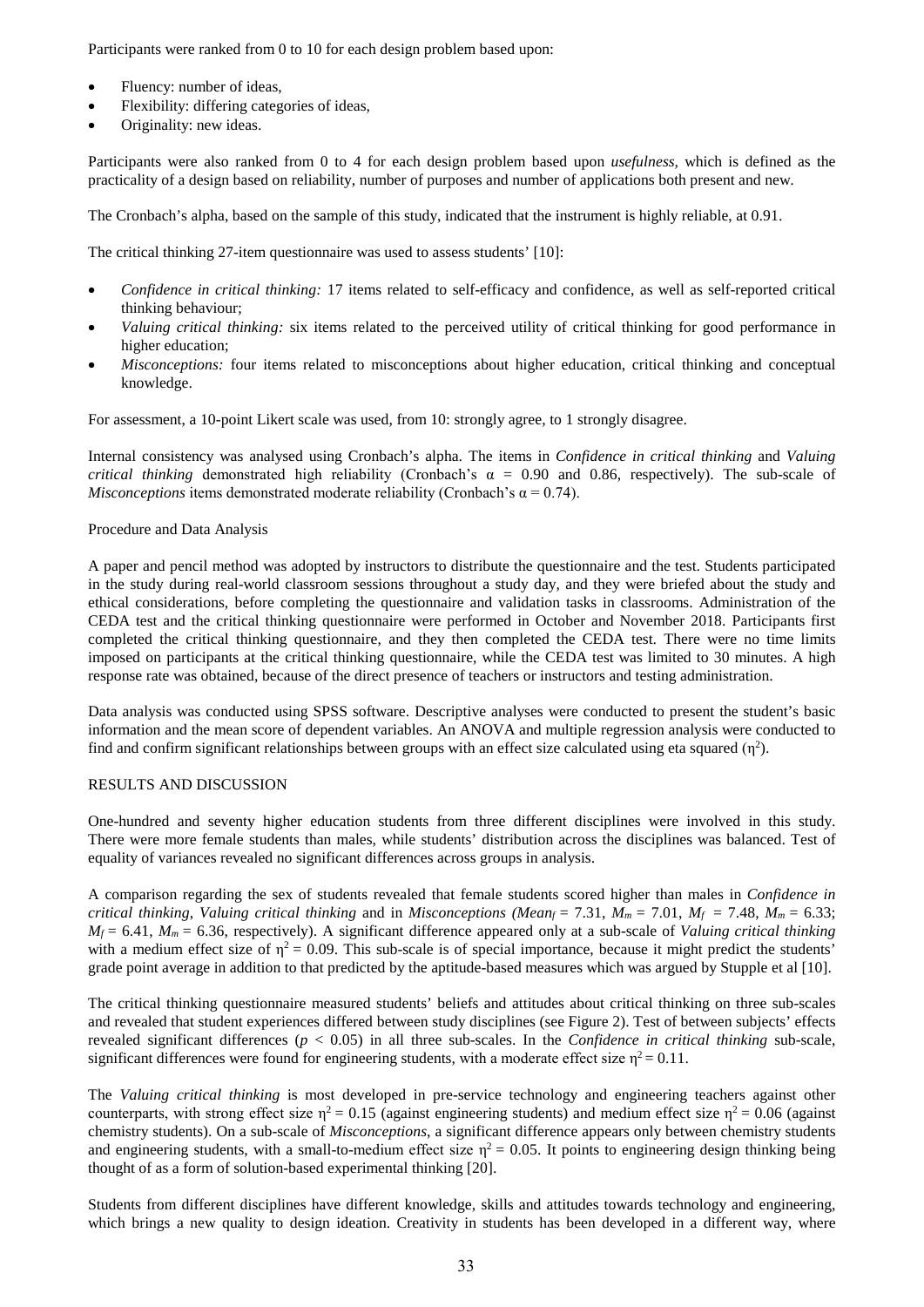physical and sensory aspects of making, processing, use of tools, machines and devices result in generating and transforming representations in idea generation in the design process.



Figure 2: Students' performance in the critical thinking questionnaire across study disciplines.

Since engineering design is about both creation and design, many believe that spatial reasoning and visualisation ability contribute to success in engineering design [8][19][24]. Figure 3 shows how successful students were in design tasks, measured with CEDA on four sub-scales. In the total score, pre-service technology and engineering teachers, chemistry students and engineering students differ significantly  $(p < 0.05)$  in a mean expressed in number of points collected on the CEDA test ( $M = 96.44$ ,  $M = 94.04$ ,  $M = 86.16$ , respectively), where an effect size was small  $\eta^2 = 0.03$ .



Figure 3: Evaluation of students' creative design.

Figure 3 shows that pre-service teachers scored significantly higher in comparison with engineering students, with the effect size medium  $\eta^2$ =0.07. Sub-scales of *Flexibility* and *Originality* of ideation were not significant (p > 0.05) across the disciplines, while at scale of *Usefulness*, a significant and moderate effect was found ( $\eta^2 = 0.06$ ) in favour of pre-service technology and engineering teachers against engineering students.

At ideation, a gender effect was found. Females scored significantly higher than males (*M* = 98.05, *M* = 74.05, respectively), with the strong effect size  $\eta^2 = 0.17$ . Further investigation revealed that females scored higher at *Fluency*, *Flexibility, Usefulness* ( $M_f$  = 34.32,  $M_m$  = 22.91,  $M_f$  = 27.41,  $M_m$  = 19.95,  $M_f$  =15.27,  $M_m$  = 12.61, respectively) with the strong effect size ( $\eta^2$  = 0.19, 0.14, 0.15, respectively). *Originality* of design ideas was comparable in females and males, with the small effect size ( $\eta^2 = 0.04$ ) in favour of females. It seems that female students were more divergent thinkers, where learning interventions were focused on active and open learning in a form of confidence-building activity.

A correlation analysis was performed on whether predictors of CEDA score exist through critical thinking sub-scales. The results of the regression analysis show that both *Valuing critical thinking* and *Misconceptions* significantly predict a CEDA total score*. Valuing of critical thinking* seems to be a strong positive predictor of CEDA score (beta weight β = 0.34, *p* = 0.000), while a factor of *Misconceptions* was found as a moderate negative predictor of CEDA score  $(\beta = -0.17, p = 0.032)$ . The authors' findings seem to be parallel with findings of Stupple et al [10], where they found the same two factors as predictors of critical thinking in explaining variation in grade point average. It seems that some correlation could exist between CEDA scores and students' grade point average.

#### **CONCLUSIONS**

Design as a central activity in engineering can be performed with extensive use of digital technology, which enhances interaction in both real and virtual environments also using a different data basis and e-clouds. Moreover, educational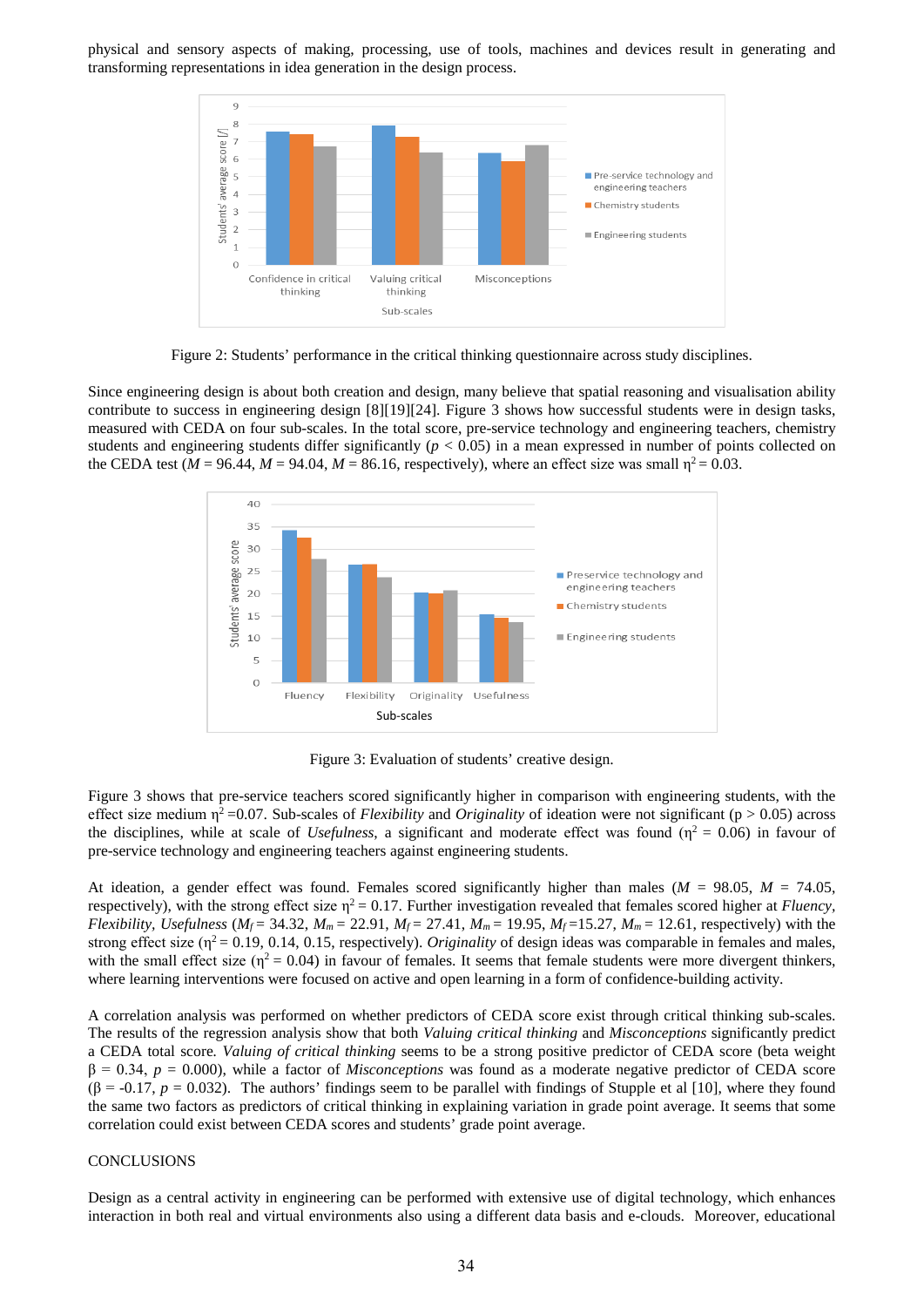technology allows and stimulates interactions with other disciplines to enrich design and idea generation, especially when the synthesis is made with design and engineering in higher education of transfer abilities, visualisation and representations capability.

The methods and forms used in chemistry education that often involve critical and/or abstract thinking (e.g. planning and optimisation of laboratory experimental work, explanation of the macroscopically observable phenomena on the abstract particle level by the use of models and modelling, notation of the macroscopic observations with symbolic chemical equations) may be useful at overcoming misconceptions, while knowledge transfer ability stimulates and enhances conceptualisation of knowledge, and consequently the developing of critical thinking skills needed for advancement of design and idea generating.

The findings suggest a mapping of students' needs to improve their learning and acquiring creative and critical thinking skills to facilitate students' development as critical and innovative designers. Further research is needed to expand this methodology to other disciplines, such as fine arts, architecture and industrial mechanical engineering, to identify a wider range of critical thinking resources needed for the ideation process.

## REFERENCES

- 1. Cropley, D.H., *Creativity in Engineering.* San Diego*,* CA: Academic Press (2015).
- 2. Lindfors, E. and Hilmola, A., Innovation learning in comprehensive education? *Inter. J. of Technol. and Design Educ.,* 26, **3***,* 373-389 (2016).
- 3. Chang, Y.-S., Chien, Y.-H., Yu, K.-C., Chu, Y.-H. and Chen, M.Y.-C., Effect of TRIZ on the creativity of engineering students. *Thinking Skills and Creativity,* 19, 112-122 (2016).
- 4. Fan, S.-C., Yu, K.-C. and Lou, S.-J., Why do students present different design objectives in engineering design projects? *Inter. J. of Technol. and Design Educ.,* 28, **4**, 1039-1060 (2018).
- 5. Spuzic, S., Narayanan, R., Abhary, K., Adriansen, H.K., Pignata, S., Uzunovic, F. and Guang, X., The synergy of creativity and critical thinking in engineering design: the role of interdisciplinary augmentation and the fine arts. *Technol. in Society*, 45, 1-7 (2016).
- 6. Beyhl T. and Giese H., *Connecting Designing and Engineering Activities II*. In: Plattner H., Meinel C., Leifer L. (Eds), Design Thinking Research. Understanding Innovation. Cham, Switzerland: Springer (2015).
- 7. Seitamaa-Hakkarainen, P., Viilo, M. and Hakkarainen, K., Learning by collaborative designing: Technologyenhanced knowledge practices. *Inter. J. of Technol. and Design Educ.,* 20*,* 109-136 (2010).
- 8. Seitamaa-Hakkarainen, P. and Hakkarainen, K., Visualization and sketching in design process. *Design J.*, 3, **1**, 3-14 (2000).
- 9. Koh, J.H.L., Chai, C.S., Wong, B. and Hong, H.-Y. *Design Thinking for Education: Conceptions and Applications in Teaching and Learning*. Singapore: Springer (2015).
- 10. Stupple, E.J.N., Maratosa, F.A., Elandera, J., Hunta, T.E., Cheungb, K.Y.F. and Aubeeluck, A.V., Psychology development of the critical thinking toolkit (CriTT): a measure of student attitudes and beliefs about critical thinking. *Thinking Skills and Creativity*, 23, 91-100 (2017).
- 11. Halpern, D.F., *Thought and Knowledge*. New York, NY: Psychology Press (2014).
- 12. Herrera, R.F., Vielma, J.C. and Muñoz, F.C., BIM and teamwork of civil engineering students: a case study. *Global J. of Engng. Educ.*, 20, **3**, 230-235 (2018).
- 13. Rohaan, E.J., Taconis, R. and Jochems, W.M.G., Analysing teacher knowledge for technology education in primary schools. *Inter. J. of Technol. and Design Educ.*, 22, **3**, 271-280 (2012).
- 14. Barak, M., Motivating self-regulated learning in technology education. *Inter. J. of Technol. and Design Educ.*, 20, **4**, 381-401 (2010).
- 15. Amabile, T., *Creativity in context.* Boulder, CO: West View Press (1996).
- 16. Esjeholm, B., Design knowledge interplayed with student creativity in D&T projects. *Inter. J. of Technol. and Design Educ.*, 25, **2**, 227-243 (2015).
- 17. Atkinson, S., Does the need for high levels of performance curtail the development of creativity in design and technology project work? *Inter. J. of Technol. and Design Educ.*, 10, **3**, 255-281 (2000).
- 18. Pusca, D. and Northwood, D.O., Curiosity, creativity and engineering education. *Global J. of Engng. Educ.*, 20, **3**, 152-158 (2018).
- 19. Anderson, E. and Lilly, B., Visualization in the design process: introducing two and three dimensional sketching techniques to enhance creative thinking and communication. *Proc. Inter. Engng. and Product Design Educ. Conf. The Changing Face of Design Education*. Delft, The Netherlands: NIVO, 561-568 (2004).
- 20. Pusca, D. and Northwood, D.O., Design thinking and its application to problem solving. *Global J. of Engng. Educ.*, 20, **1**, 48-53 (2018).
- 21. Romaniak, K. and Filipowski, S., Parametric design in the education of architecture students. *World Trans. on Engng. and Technol. Educ.,* 16, **4**, 386-391 (2018).
- 22. Rihtaršič, D., Using an Arduino-based low-cost DAQ in science teacher training. *World Trans. on Engng. and Technol. Educ.,* 16, **4**, 380-385 (2018).
- 23. Charyton, C., Jagacinski, R.J., Merrill, J.A., Clifton, W. and DeDios, S., Assessing creativity specific to engineering with the revised creative engineering design assessment. *J. of Engng. Educ.*, 100, **4**, 778-799 (2011).